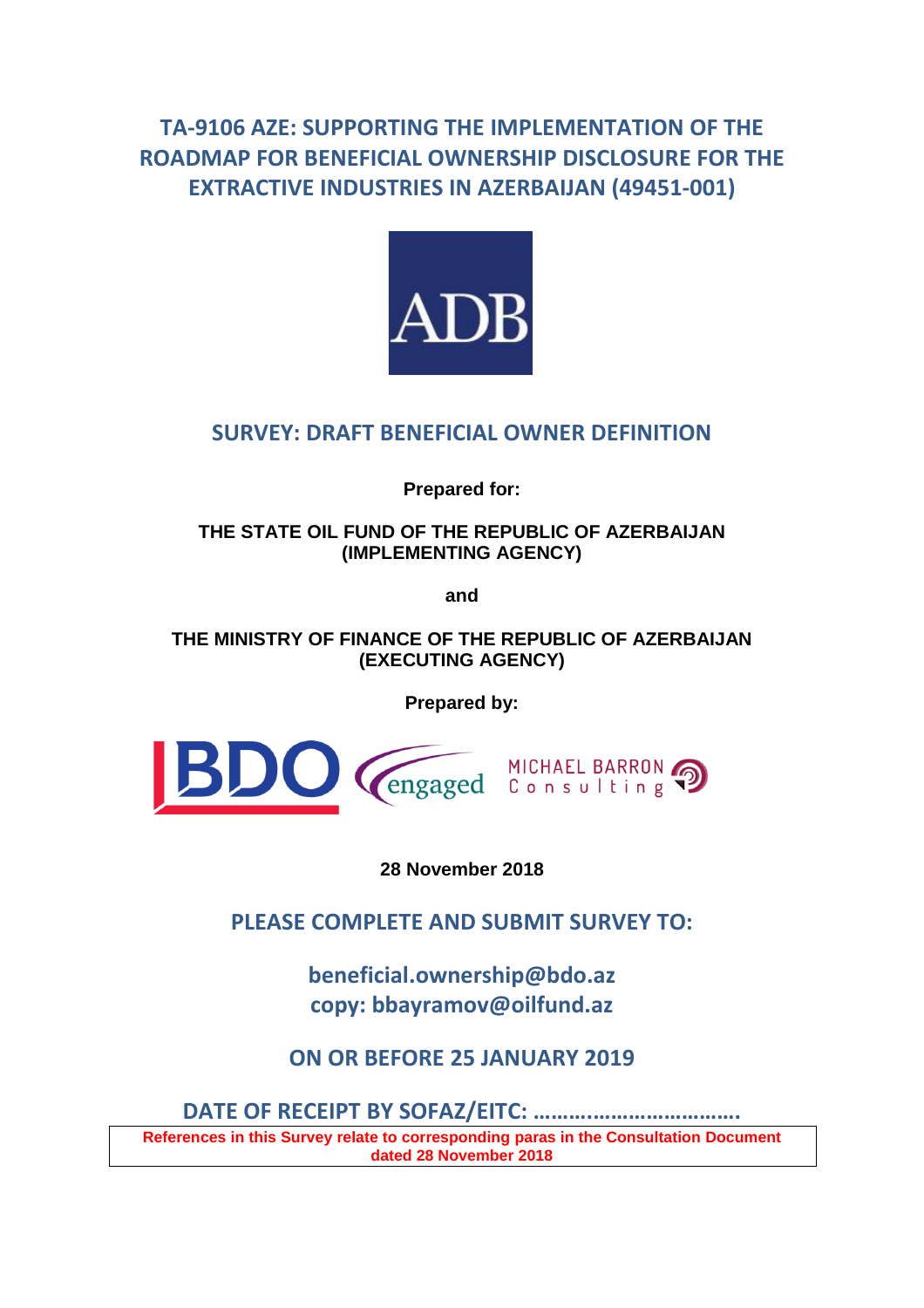### **a. Details of respondent**

**1. Details of respondent (PLEASE COMPLETE AND TICK BOXES AS APPROPRIATE SEE PARAS 4.7 - 4.8)**

| <b>Question 1</b> | This survey is completed by: |                             |  |  |
|-------------------|------------------------------|-----------------------------|--|--|
|                   | Name:                        |                             |  |  |
|                   | Designation:                 |                             |  |  |
|                   | Organization:                |                             |  |  |
|                   | Contact details:             |                             |  |  |
|                   | Phone:<br>$\Omega$           |                             |  |  |
|                   | Email:<br>$\Omega$           |                             |  |  |
|                   |                              |                             |  |  |
|                   | The responses to this survey | <b>PERSONAL VIEWS</b>       |  |  |
|                   | represent my                 | <b>ORGANISATION'S VIEWS</b> |  |  |
|                   | The responses to this Survey | <b>AN ANONYMOUS BASIS</b>   |  |  |
|                   | may be disclosed publicly on | A NAMED BASIS               |  |  |
|                   | Signature/Name               |                             |  |  |
|                   |                              |                             |  |  |
|                   |                              |                             |  |  |
|                   | Place/Date                   |                             |  |  |

### **b. The issue of Ownership and Control - both direct and indirect**

**2. Ownership and Control - both direct and indirect (PLEASE COMPLETE AS APPROPRIATE – SEE PARAS 4.9 - 4.10)**

| <b>Question 2</b> | Does the definition of ownership and control set out in Subsection 3.1<br>above reflect the right scope? |
|-------------------|----------------------------------------------------------------------------------------------------------|
|                   | YES. IT IS THE RIGHT SCOPE BECAUSE:                                                                      |
|                   | <b>NO. IT IS TOO NARROW BECAUSE:</b>                                                                     |
|                   | NO. IT IS TOO BROAD BECAUSE:                                                                             |

Survey Page 2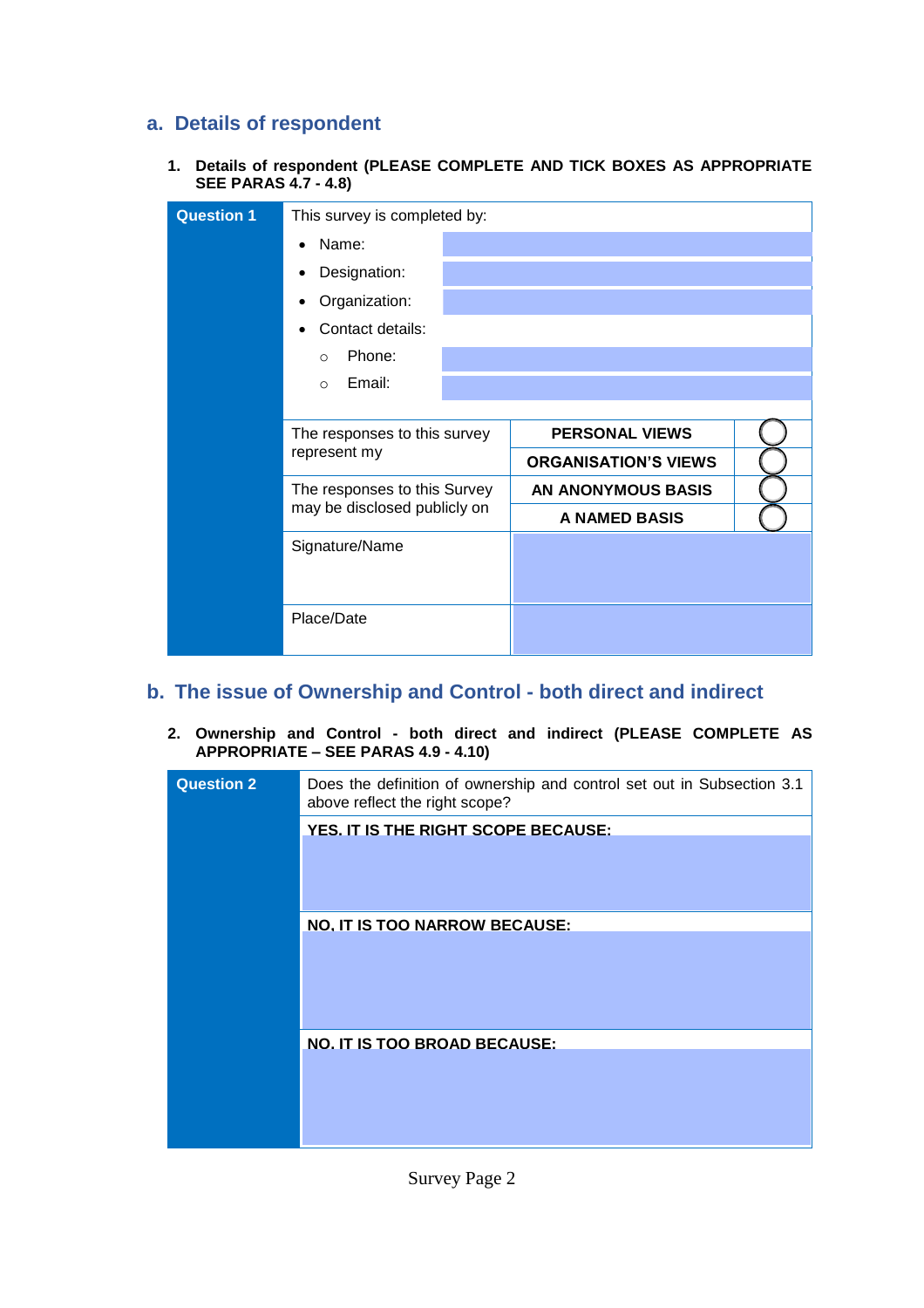## **c. Exceptions to the general rule that a beneficial owner must be a "Natural Person"**

**3. Listed Company Exemption (PLEASE COMPLETE AS APPROPRIATE – SEE PARAS 4.11 - 4.13)**

| <b>Question 3</b> |                 |                              |  |  | The introduction of the Listed Company exemption should be considered. |  |
|-------------------|-----------------|------------------------------|--|--|------------------------------------------------------------------------|--|
|                   | <b>BECAUSE:</b> |                              |  |  | FROM THE OUTSET WHEN THE PBOR IS ESTABLISHED,                          |  |
|                   |                 |                              |  |  |                                                                        |  |
|                   |                 | THE PBOR). BECAUSE:          |  |  | AS PROPOSED (I.E. 3-5 YEARS AFTER THE ESTABLISHMENT OF                 |  |
|                   |                 |                              |  |  |                                                                        |  |
|                   |                 | (UNDERLINE CHOICE). BECAUSE: |  |  | EARLIER THAN PROPOSED/LATER THAN PROPOSED/NOT AT ALL                   |  |
|                   |                 |                              |  |  |                                                                        |  |

**4. Government-Owned Company Exemption (PLEASE COMPLETE AS APPROPRIATE – SEE PARA 4.14)**

| <b>Question 4</b> | Should Azerbaijan's PBOR include the government-owned exemption? |
|-------------------|------------------------------------------------------------------|
|                   | <b>YES. BECAUSE:</b>                                             |
|                   |                                                                  |
|                   |                                                                  |
|                   |                                                                  |
|                   |                                                                  |
|                   | <b>NO. BECAUSE:</b>                                              |
|                   |                                                                  |
|                   |                                                                  |
|                   |                                                                  |
|                   |                                                                  |
|                   |                                                                  |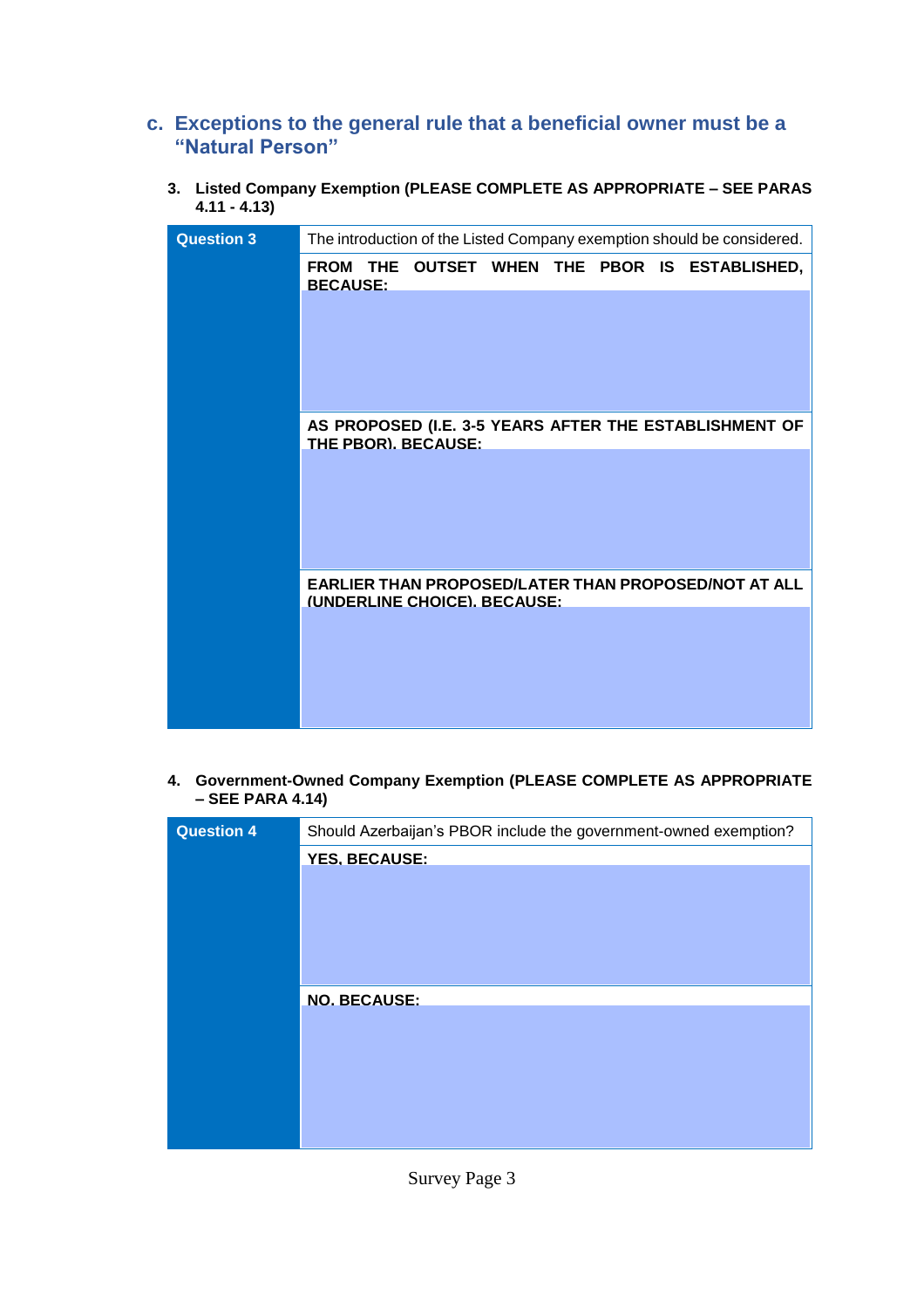# **d. How to deal with politically exposed persons (PEPs)?**

#### **5.a. Dealing with PEPs (PLEASE TICK BOX AND PROVIDE EXPLANATION IN COMMENT BOX – SEE PARAS 4.15 - 4.17)**

| <b>Question 5.a.</b> | Should there be an enhanced regime applicable to | <b>YES</b> |  |
|----------------------|--------------------------------------------------|------------|--|
|                      | PEP <sub>s</sub> ?                               | <b>NO</b>  |  |
|                      | <b>Comments:</b>                                 |            |  |
|                      |                                                  |            |  |
|                      |                                                  |            |  |
|                      |                                                  |            |  |
|                      |                                                  |            |  |
|                      |                                                  |            |  |
|                      |                                                  |            |  |
|                      |                                                  |            |  |

 **5.b. Definition of a PEP based on AMLD4 (PLEASE COMPLETE AS APPROPRIATE – SEE PARAS 4.15 - 4.17)**

| Question 5.b. | Is the scope of the proposed definition of a PEP based on the AMLD4 as<br>specified above correct for Azerbaijan? |
|---------------|-------------------------------------------------------------------------------------------------------------------|
|               | YES, IT IS THE RIGHT SCOPE BECAUSE:                                                                               |
|               |                                                                                                                   |
|               | NO, IT IS TOO NARROW BECAUSE:                                                                                     |
|               |                                                                                                                   |
|               | NO, IT IS TOO BROAD BECAUSE:                                                                                      |
|               |                                                                                                                   |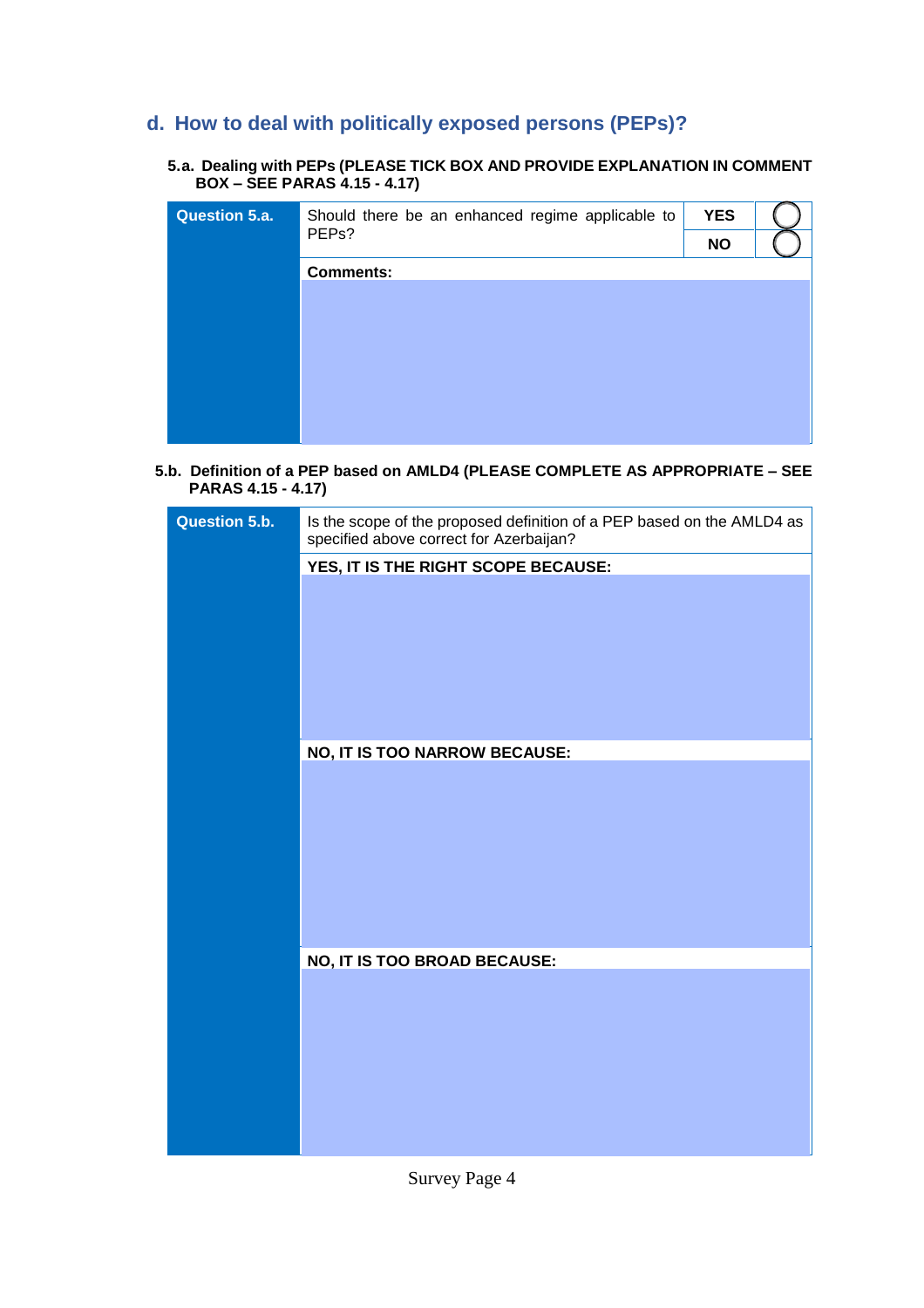### **e. What level of ownership should trigger disclosure of beneficial Interest?**

**6.a. Level of ownership should trigger disclosure of beneficial Interest (PLEASE TICK BOX AND PROVIDE EXPLANATION IN COMMENT BOX AS APPROPRIATE - SEE PARAS 4.18 - 4.19)**

| <b>Question 6.a.</b> | What should be the threshold level of ownership                                              | No minimum |  |
|----------------------|----------------------------------------------------------------------------------------------|------------|--|
|                      | to trigger beneficial ownership disclosure?<br>The proposal is that this threshold should be | 5%         |  |
|                      | 20%.                                                                                         | 10%        |  |
|                      |                                                                                              | 15%        |  |
|                      |                                                                                              | 20%        |  |
|                      |                                                                                              | 25%        |  |
|                      |                                                                                              | Other      |  |
|                      | <b>Comments:</b>                                                                             |            |  |
|                      |                                                                                              |            |  |
|                      |                                                                                              |            |  |
|                      |                                                                                              |            |  |
|                      |                                                                                              |            |  |
|                      |                                                                                              |            |  |

### **6.b. Level of ownership should trigger disclosure of beneficial Interest for PEPs (PLEASE TICK BOX AND PROVIDE EXPLANATION IN COMMENT BOX AS APPROPRIATE - SEE PARAS 4.18 - 4.19)**

| <b>Question 6.b.</b> | What should be the threshold level of                             | No minimum |  |
|----------------------|-------------------------------------------------------------------|------------|--|
|                      | ownership to trigger beneficial ownership<br>disclosure for PEPs? | 5%         |  |
|                      | The proposal is that this threshold should be                     | 10%        |  |
|                      | 5%                                                                | 15%        |  |
|                      |                                                                   | 20%        |  |
|                      |                                                                   | 25%        |  |
|                      |                                                                   | Other      |  |
|                      | <b>Comments:</b>                                                  |            |  |
|                      |                                                                   |            |  |
|                      |                                                                   |            |  |
|                      |                                                                   |            |  |
|                      |                                                                   |            |  |
|                      |                                                                   |            |  |
|                      |                                                                   |            |  |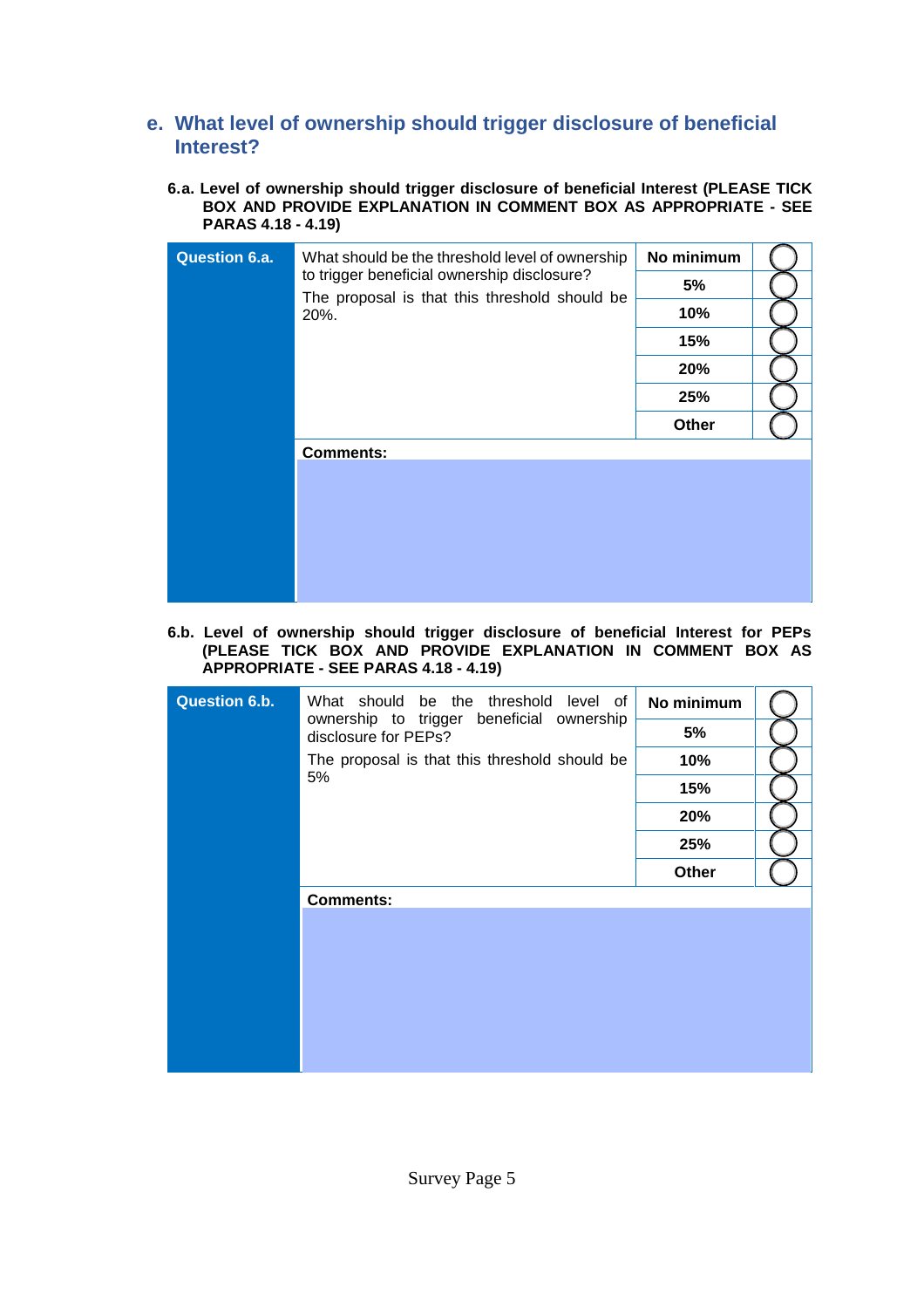## **f. Level of precision in reporting**

**6.c. Level of precision in reporting (PLEASE PROVIDE COMPLETE AS APPROPRIATE - SEE PARAS 4.20 - 4.21)**

| <b>Question 6.c.</b> | Should a beneficial owner be required to disclose their exact level of<br>interest, or simply indicate the band within which the level of interest falls<br>(e.g. <25%, 25-50%, 50-75%, 75-100%)? |
|----------------------|---------------------------------------------------------------------------------------------------------------------------------------------------------------------------------------------------|
|                      | YES, INDICATING THE EXACT LEVEL OF INTEREST IS REQUIRED,<br><b>BECAUSE:</b>                                                                                                                       |
|                      |                                                                                                                                                                                                   |
|                      | NO, INDICATING BENEFICIAL OWNERSHIP<br><b>WITHIN</b><br><b>BANDS</b><br><b>SUFFICES BECAUSE:</b>                                                                                                  |
|                      |                                                                                                                                                                                                   |
|                      | IF NO, THE PROPOSED BANDS SHOULD BE AS FOLLOWS:                                                                                                                                                   |
|                      |                                                                                                                                                                                                   |

## **g. To what legal entities should the beneficial ownership disclosure regime apply?**

### **7.a. Types of legal entities that are subject to beneficial ownership disclosure regime (PLEASE TICK BOXES AND PROVIDE EXPLANATIONS IN COMMENT BOX AS APPROPRIATE - SEE PARAS 4.22 - 4.23)**

| <b>Question 7.a.</b><br>Which entities should be subject to beneficial ownership disclosure? |                                                                                                                                                                                                                                                      |            |  |
|----------------------------------------------------------------------------------------------|------------------------------------------------------------------------------------------------------------------------------------------------------------------------------------------------------------------------------------------------------|------------|--|
|                                                                                              | An applicant for, and all existing holders, of any oil, gas or                                                                                                                                                                                       |            |  |
|                                                                                              | mineral extraction rights                                                                                                                                                                                                                            | <b>NO</b>  |  |
|                                                                                              | An applicant for, and all existing holders, of any rights to                                                                                                                                                                                         | <b>YES</b> |  |
|                                                                                              | bulk<br>marketing<br>provide<br>processing, storage,<br>or<br>transportation of extractive commodities                                                                                                                                               |            |  |
|                                                                                              | Any existing or prospective contractor or sub-contractor<br>providing services within the extractive sector in Azerbaijan<br>to one or more persons captured by the above two criteria,<br>where such services have or, in the case of contractor or | <b>YES</b> |  |
|                                                                                              | sub-contractor to whom a contract is awarded, will have an<br>aggregated contract value exceeding US\$ 10,000,000.                                                                                                                                   | <b>NO</b>  |  |
|                                                                                              | <b>Comments:</b>                                                                                                                                                                                                                                     |            |  |
|                                                                                              |                                                                                                                                                                                                                                                      |            |  |
|                                                                                              |                                                                                                                                                                                                                                                      |            |  |
|                                                                                              |                                                                                                                                                                                                                                                      |            |  |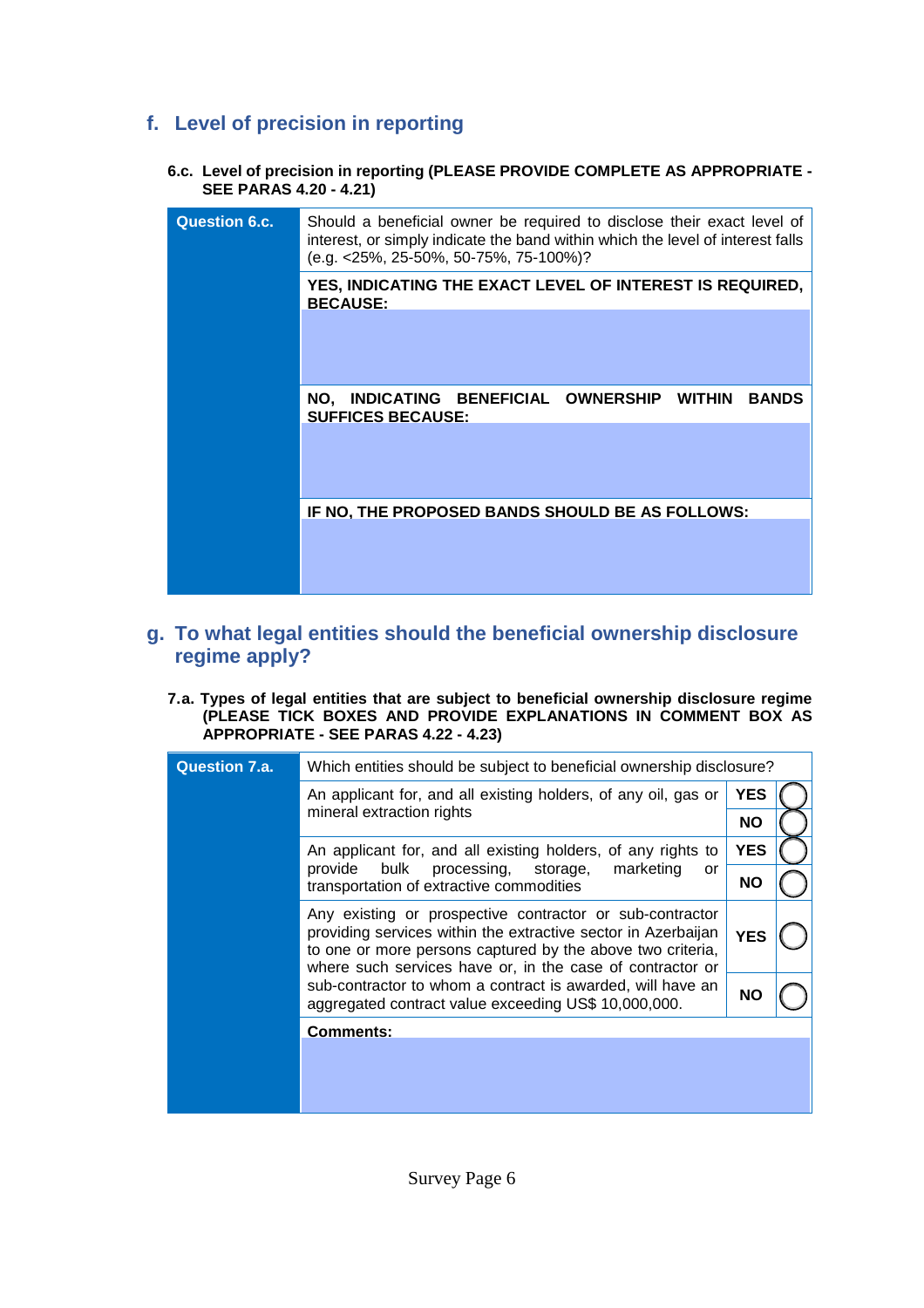**7.b. Legal entities that are subject to mandatory beneficial ownership disclosure (PLEASE COMPLETE AS APPROPRIATE - SEE PARAS 4.22 - 4.23)**

| <b>Question 7.b.</b> | Should the beneficial ownership disclosure regime apply to all legal<br>entities that operate within the defined sector in Azerbaijan, whether they<br>are Azerbaijani or foreign registered? |
|----------------------|-----------------------------------------------------------------------------------------------------------------------------------------------------------------------------------------------|
|                      | Yes, Azerbaijani and foreign registered legal entities operating in<br>Azerbaijan should be required to report because:                                                                       |
|                      |                                                                                                                                                                                               |
|                      |                                                                                                                                                                                               |
|                      |                                                                                                                                                                                               |
|                      |                                                                                                                                                                                               |
|                      | No, only Azerbaijani registered legal entities should be required to<br>report because:                                                                                                       |
|                      |                                                                                                                                                                                               |
|                      |                                                                                                                                                                                               |
|                      |                                                                                                                                                                                               |
|                      |                                                                                                                                                                                               |

**7.c. Legally binding arrangements that are subject to mandatory beneficial ownership disclosure (PLEASE COMPLETE AS APPROPRIATE- SEE PARA 4.24)**

| <b>Question 7.c.</b> | Should the beneficial ownership disclosure regime apply to legally |
|----------------------|--------------------------------------------------------------------|
|                      | binding arrangements?                                              |
|                      | Yes, because:                                                      |
|                      |                                                                    |
|                      |                                                                    |
|                      |                                                                    |
|                      |                                                                    |
|                      |                                                                    |
|                      |                                                                    |
|                      |                                                                    |
|                      |                                                                    |
|                      |                                                                    |
|                      | No, because:                                                       |
|                      |                                                                    |
|                      |                                                                    |
|                      |                                                                    |
|                      |                                                                    |
|                      |                                                                    |
|                      |                                                                    |
|                      |                                                                    |
|                      |                                                                    |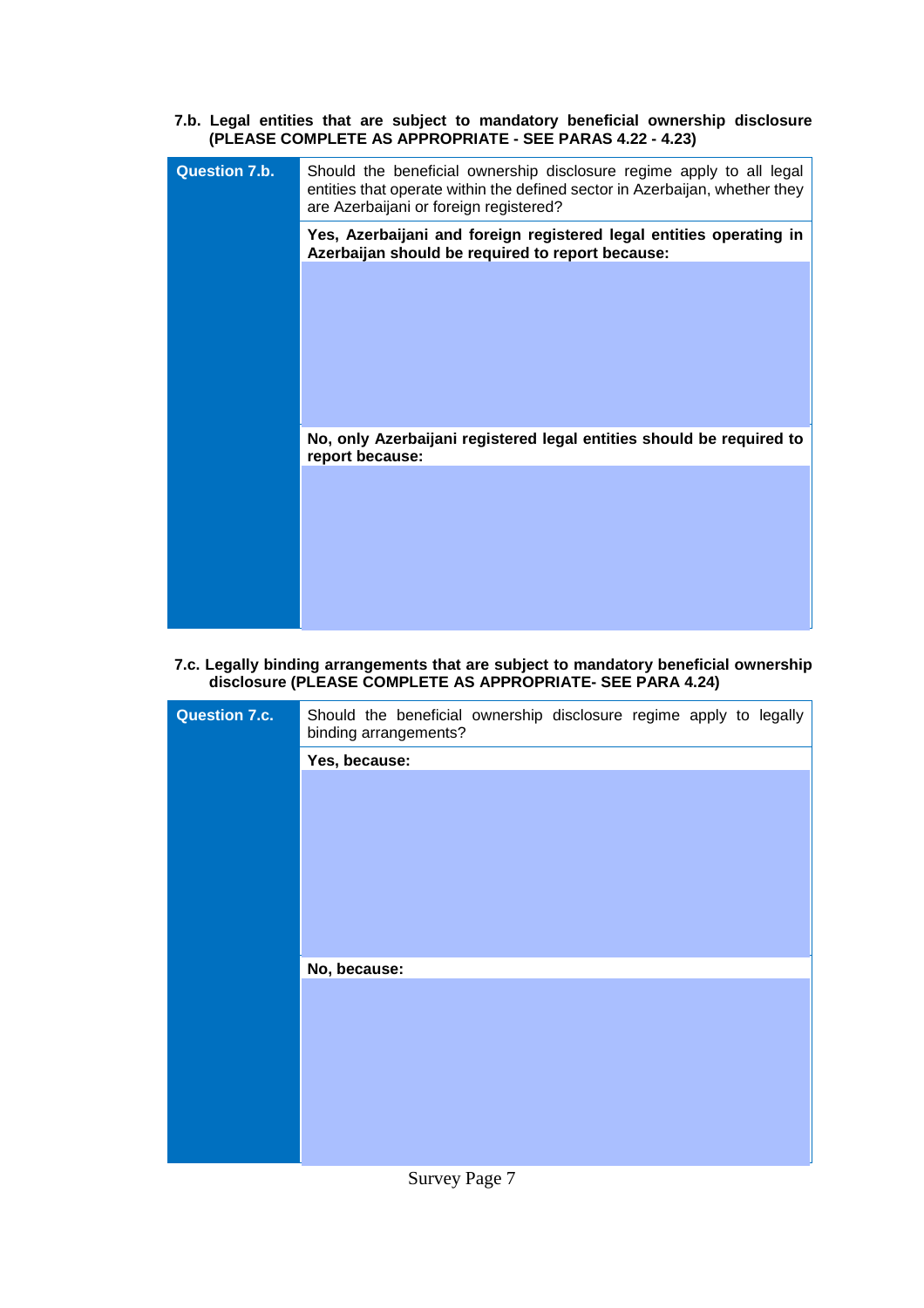# **h. Look Ahead – other matters that will need considering in later stages**

### **8. Other matters (PLEASE PROVIDE COMMENTS AS APPROPRIATE - SEE PARAS 5.1 – 5.4)**

| <b>Question 8</b> | These forward-looking issues will be specifically addressed in the second<br>consultation phase. However, we would welcome any initial thoughts on<br>these topics below. |
|-------------------|---------------------------------------------------------------------------------------------------------------------------------------------------------------------------|
|                   | a. Comments on implementation into Azerbaijani law:                                                                                                                       |
|                   |                                                                                                                                                                           |
|                   | b. Comments on what data should be collected:                                                                                                                             |
|                   |                                                                                                                                                                           |
|                   | c. Comments on open access to data:                                                                                                                                       |
|                   |                                                                                                                                                                           |
|                   | d. Comments on safety concerns:                                                                                                                                           |
|                   |                                                                                                                                                                           |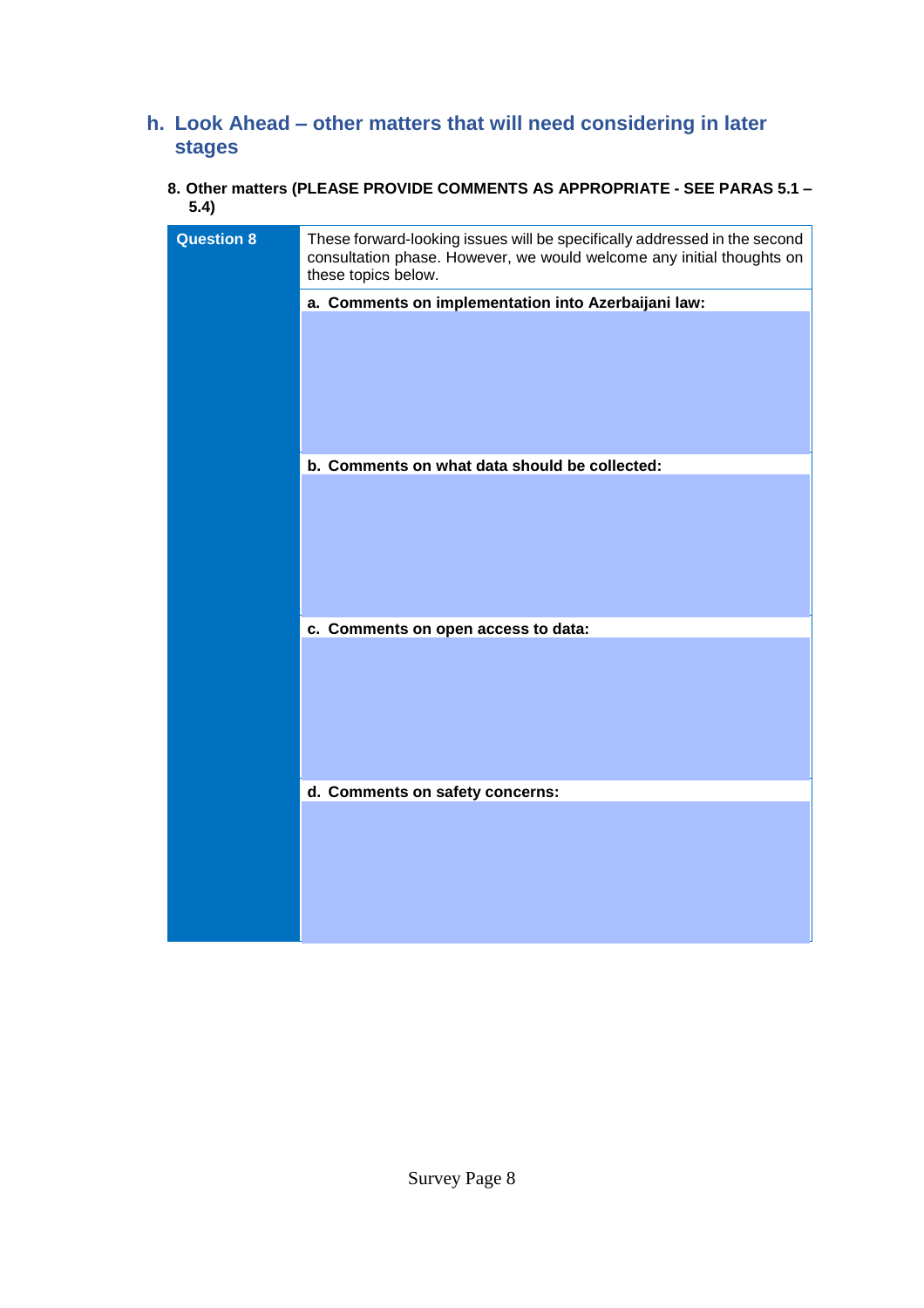#### **9. Constituent elements of beneficial ownership disclosure (PLEASE RANK IN ORDER OF RELATIVE IMPORTANCE AND PROVIDE EXPLANATIONS IN COMMENT BOX AS APPROPRIATE - SEE PARA 5.6)**

| <b>Question 9</b> | From the list of constituent elements of beneficial ownership disclosure<br>shown below, rank them in order of importance from 1 (most important)<br>to 10 (least important). PLEASE USE EACH NUMBER ONLY ONCE. |    |
|-------------------|-----------------------------------------------------------------------------------------------------------------------------------------------------------------------------------------------------------------|----|
|                   | The inclusion of "control" as well as ownership. (Question 2)<br>1.                                                                                                                                             | 10 |
|                   | An exemption for owners listed on a stock exchange.<br>2.<br>(Question 3)                                                                                                                                       | 10 |
|                   | An exemption for ownership by a government. (Question 4)<br>3.                                                                                                                                                  | 10 |
|                   | The scope and definition of a PEP. (Questions 5.a. and 5.b.)<br>4.                                                                                                                                              | 10 |
|                   | 5.<br>Beneficial ownership disclosure thresholds, including for PEPs<br>(Questions 6.a. and 6.b.)                                                                                                               | 10 |
|                   | The level of precision in reporting. (Question 6.c.)<br>6.                                                                                                                                                      | 10 |
|                   | The range of companies or legal arrangements required to<br>7.<br>report (Questions 7.a., 7.b. and 7.c.)                                                                                                        | 10 |
|                   | The need for legislation (Question 8.a.)<br>8.                                                                                                                                                                  | 10 |
|                   | The scope of data collected about a beneficial owner (Question<br>9.<br>8.b.)                                                                                                                                   | 10 |
|                   | 10. Beneficial ownership information being publicly available and<br>potential safety concerns (Questions 8.c. and 8.d.)                                                                                        | 10 |
|                   | <b>COMMENTS:</b>                                                                                                                                                                                                |    |
|                   |                                                                                                                                                                                                                 |    |
|                   |                                                                                                                                                                                                                 |    |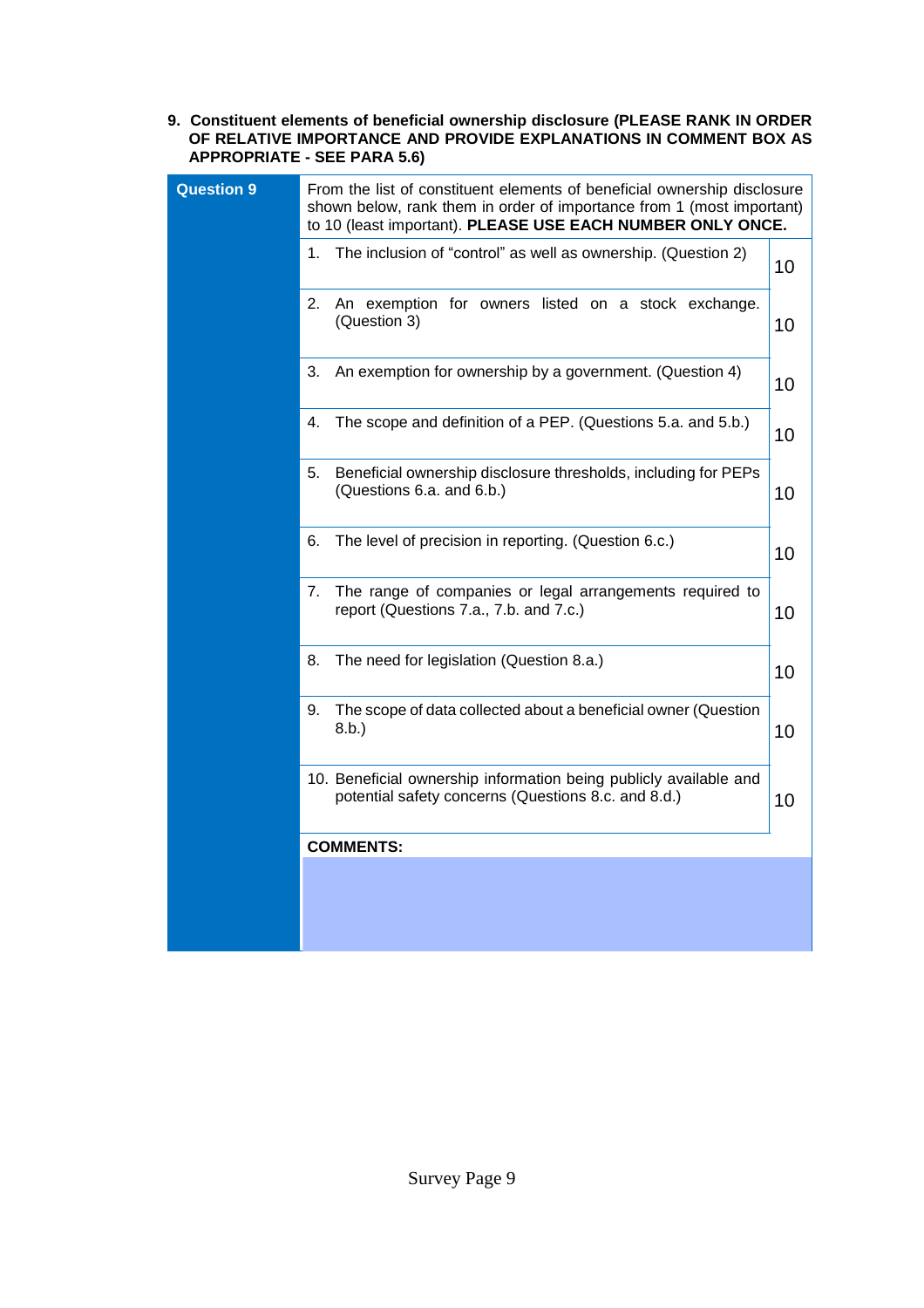### **10. Top three enabling and constraining factors (PLEASE COMPLETE AND PROVIDE EXPLANATIONS AS APPROPRIATE - SEE PARA 5.7)**

| <b>Question 10</b> | What are the top three enabling factors and constraining factors? |
|--------------------|-------------------------------------------------------------------|
|                    | Number 1 enabling factor is:                                      |
|                    |                                                                   |
|                    | <b>Because:</b>                                                   |
|                    |                                                                   |
|                    | Number 2 enabling factor is:                                      |
|                    |                                                                   |
|                    | <b>Because:</b>                                                   |
|                    |                                                                   |
|                    | Number 3 enabling factor is:                                      |
|                    | <b>Because:</b>                                                   |
|                    |                                                                   |
|                    | Number 1 constraining factor is:                                  |
|                    |                                                                   |
|                    | <b>Because:</b>                                                   |
|                    |                                                                   |
|                    | Number 2 constraining factor is:                                  |
|                    |                                                                   |
|                    | <b>Because:</b>                                                   |
|                    |                                                                   |
|                    | Number 3 constraining factor is:                                  |
|                    | <b>Because:</b>                                                   |
|                    |                                                                   |
|                    |                                                                   |